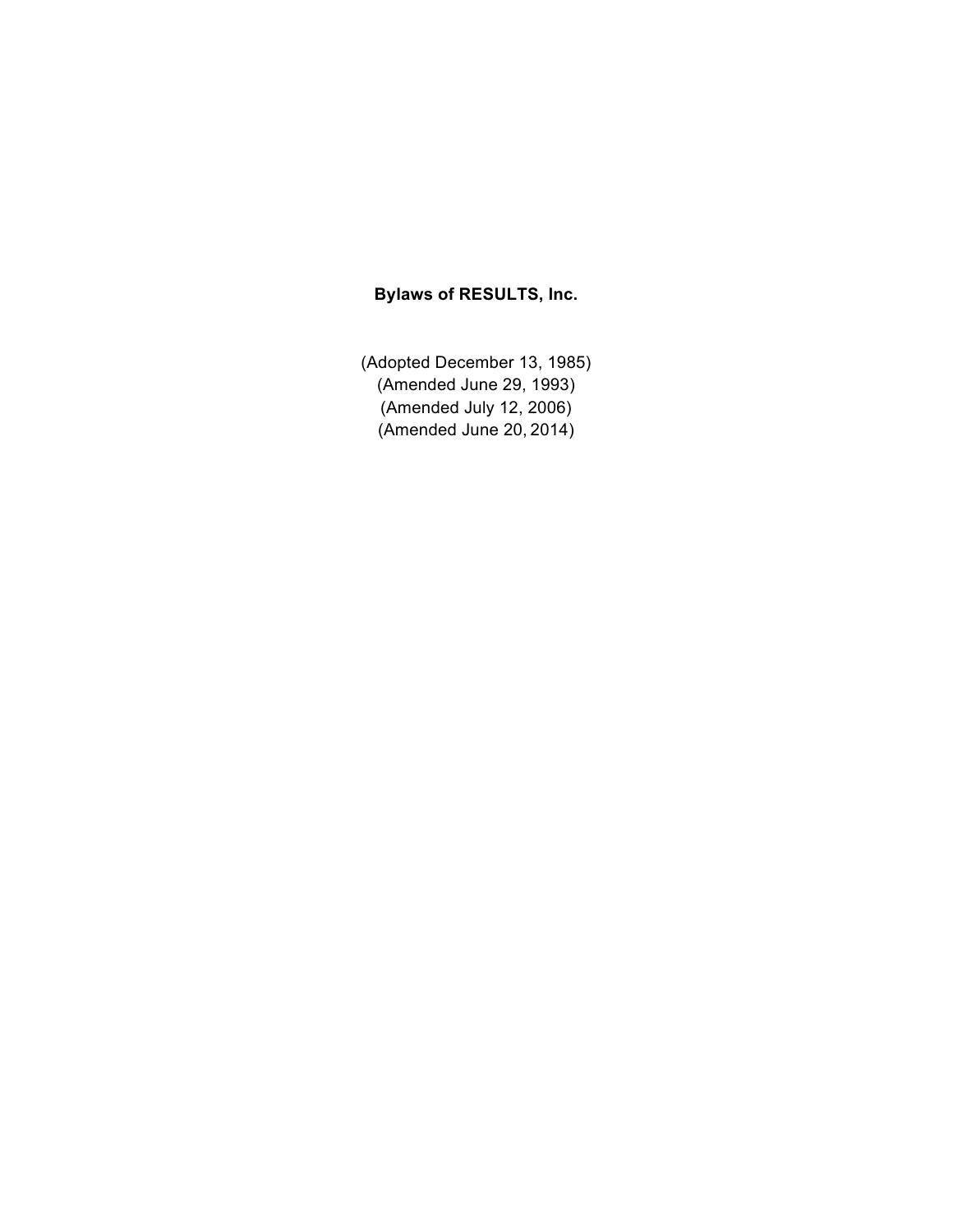# **Bylaws of RESULTS, Inc. Table of Contents**

| <b>Article</b> |                                                                                                                                                                                                                                                                                                                                                                                                                                                                                                                    | Page       |
|----------------|--------------------------------------------------------------------------------------------------------------------------------------------------------------------------------------------------------------------------------------------------------------------------------------------------------------------------------------------------------------------------------------------------------------------------------------------------------------------------------------------------------------------|------------|
| I.             |                                                                                                                                                                                                                                                                                                                                                                                                                                                                                                                    |            |
| II.            | <b>Principal Office</b><br>1.<br><b>Other Offices</b><br>$\mathbf{2}$<br><b>Auxiliary Organizations</b><br>3.                                                                                                                                                                                                                                                                                                                                                                                                      |            |
| III.           |                                                                                                                                                                                                                                                                                                                                                                                                                                                                                                                    |            |
| IV.            |                                                                                                                                                                                                                                                                                                                                                                                                                                                                                                                    |            |
| V.             | 1. Powers<br>2. At-Large Directors and Grassroots Directors<br>3.<br>Nomination & Election of At-Large & Grassroots Directors<br>Term of Office<br>4.<br><b>Removal of Directors</b><br>5.<br>Founder<br>6.<br>7. Vacancies<br><b>Place of Meeting</b><br>8.<br><b>Telephone Meetings</b><br>9.<br>10. Board Meetings<br>11. Special Meetings<br>12. Notice of Meetings<br>13. Quorum<br>14. Waiver of Notice<br>15. Adjournment<br>16. Action Without Meeting<br>17. Audit Committee<br>18. Fees and Compensation |            |
| VI.            | 1. Powers<br>2.<br><b>Composition and Terms</b><br>Nomination<br>3.<br>Vacancies<br>4.<br>Meetings<br>5.<br><b>Telephone Meetings</b><br>6.                                                                                                                                                                                                                                                                                                                                                                        | $\ldots 5$ |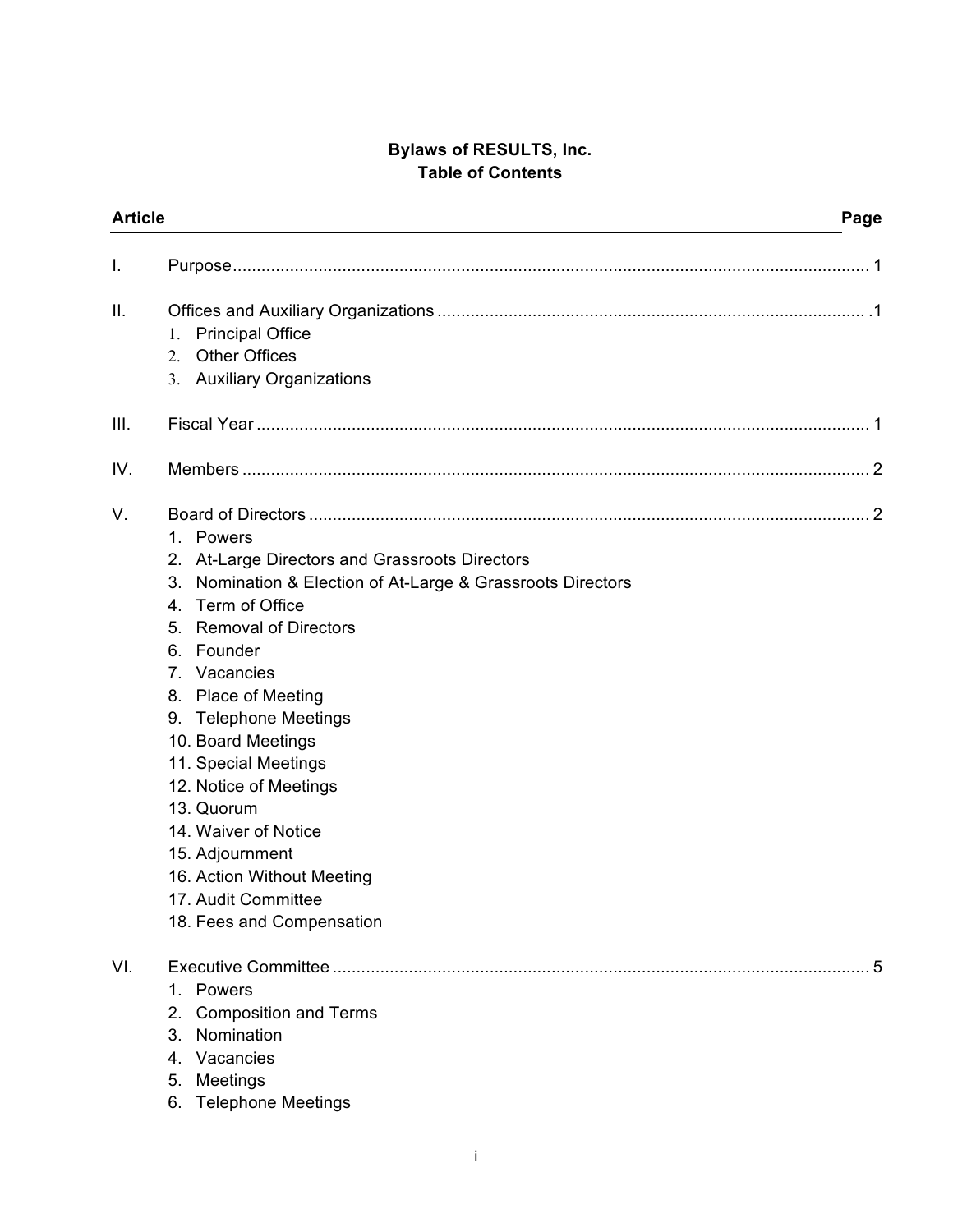|       | 7. Executive Committee Quorum                        |
|-------|------------------------------------------------------|
| VII.  |                                                      |
| VIII. |                                                      |
|       | 1. Officers                                          |
|       | 2. Election                                          |
|       | 3. Removal and Resignation                           |
|       | 4. Vacancies                                         |
|       | 5. Chairperson of the Board                          |
|       | 6. Secretary                                         |
|       | 7. Treasurer                                         |
|       | 8. Fees and Compensation                             |
| IX.   |                                                      |
|       | 1. Hire and Fire                                     |
|       | 2. Powers and Duties                                 |
|       | 3. Relationship to Executive Committee               |
| Χ.    |                                                      |
|       | 1. Indemnification                                   |
|       | 2. Contractual Rights of Other Persons               |
|       | 43 Insurance                                         |
| XI.   |                                                      |
|       | 1. Endorsement of Documents and Contracts            |
|       | 2. Conflict of Interest                              |
|       | 3. Disclosure                                        |
|       | 4. Prohibition Against Sharing in Corporate Earnings |
|       | 5. Investments                                       |
| XII.  |                                                      |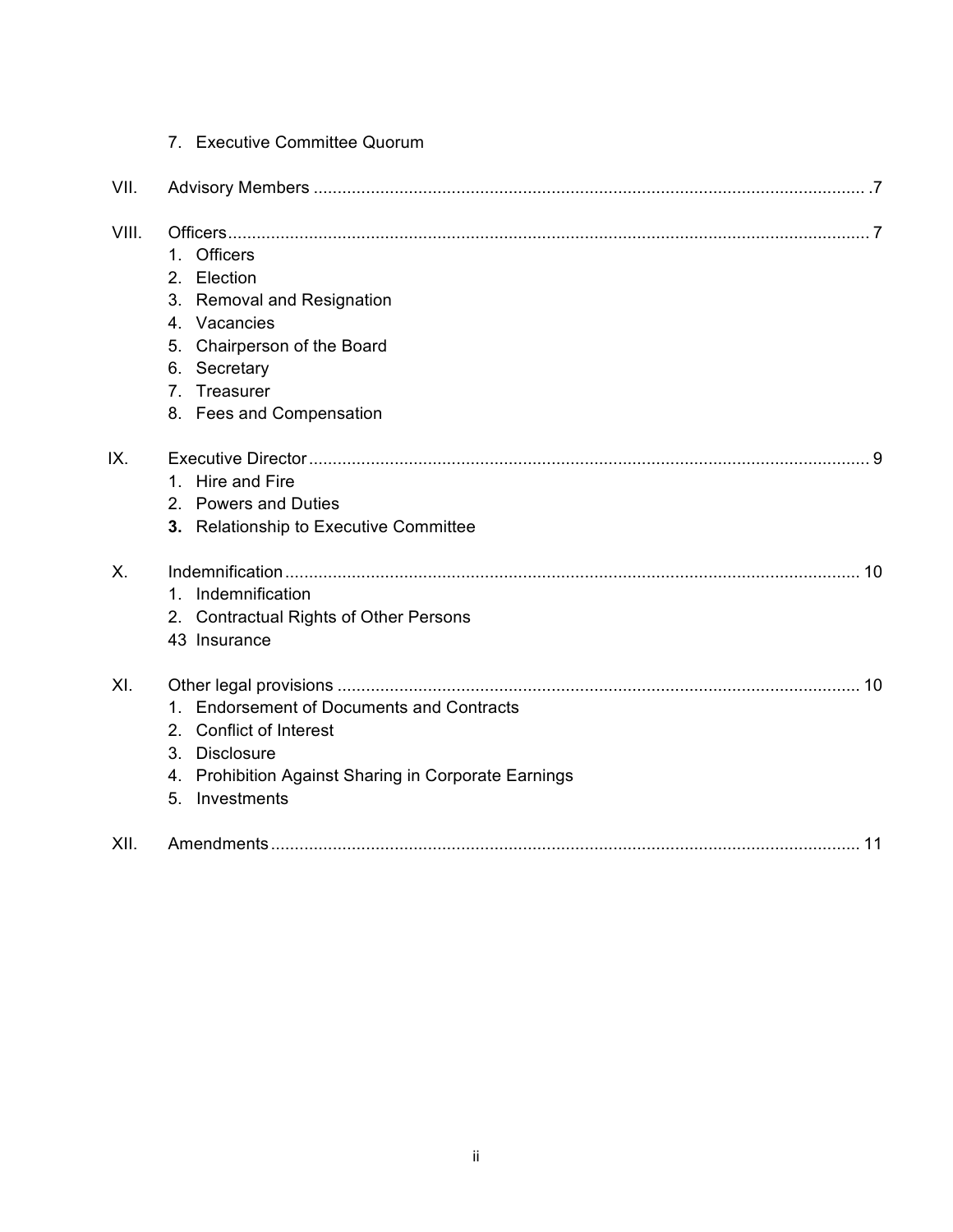# **Bylaws of RESULTS, Inc.**

(Adopted December 13, 1985) (Amended June 29, 1993) (Amended July 12, 2006) (Amended June 20, 2014)

# **ARTICLE I**

# Purpose

The mission of RESULTS, Inc., hereinafter referred to as RESULTS, is to create the political will to end hunger and the worst aspects of poverty and to empower individuals to have breakthroughs in exercising their personal and political power.

RESULTS will do this by initiating, influencing, and evaluating public policy through grassroots citizen action.

# ARTICLE II

# Offices and Auxiliary Organizations

Section 1. Principal Office. The Board of Directors shall fix the location of the principal office of RESULTS at any place within or near the District of Columbia.

Section 2. Other Offices. The Board of Directors may establish at any time branch or subordinate offices at any place or places.

Section 3. Auxiliary Organizations. The board of Directors may, from time to time, authorize the formation of affiliated auxiliary or local programs, projects, or organizations within or without the District of Columbia for the purposes of forwarding the mission, disseminating information concerning the programs , or raising funds for RESULTS. The implementation of these programs, projects, or organizations shall be subject to the prior approval of the Board of Directors.

# ARTICLE III

# Fiscal Year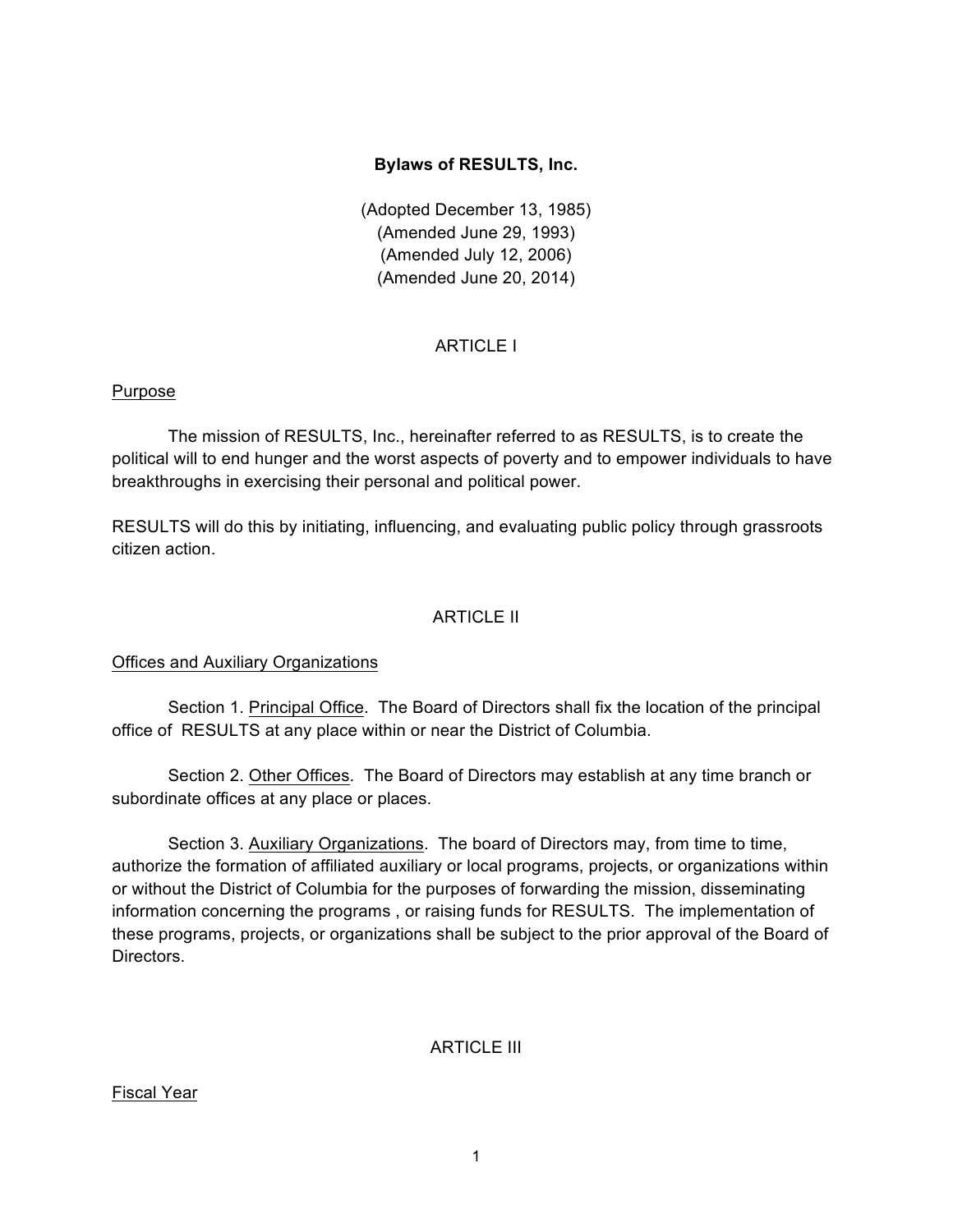The Fiscal Year of RESULTS shall be fixed by resolution of the Board of Directors.

# **ARTICLE IV**

# Members

RESULTS members (also called the "grassroots members") shall be the active volunteers of the organization, in good standing and reflected in the organization's records of its "partners" or "activists." Such members shall have the right to elect directors to fill a minimum of four seats on the Board of Directors. They shall have no other voting rights. Any other action, which would otherwise require approval by a majority of all members or approval by the members, shall require only approval of the Board of Directors. All other rights which would otherwise vest in the members shall vest in the Directors. No such member shall be personally liable to the creditors of this corporation for any indebtedness or liability of this corporation.

# ARTICLE V

# Board of Directors

Section 1. Powers. Except for those powers expressly granted to the Executive Committee by Article VI below, and thereby removed from the authority of the Board, the Board of Directors ("the Board") is the policy-making body of RESULTS and may exercise all the powers and authority granted to RESULTS by law.

# Section 2. At-large Directors and Grassroots Directors

a) Number of Directors. The authorized number of voting Directors shall be fixed by resolution of the Board of Directors from time to time, but shall in no event be less than nine (9) or more than nineteen (19). Upon any decrease in the authorized number of Directors pursuant to an amendment of these Bylaws, each Director then in office shall serve until his term expires, or until his resignation or removal as herein provided.

b) Staff as Board Members. The Executive Director shall serve on the Board, in a non-voting *ex officio* capacity. No other staff person shall serve on the Board.

c) Composition. There shall be no fewer than four (4) RESULTS grassroots members on the Board (the "Grassroots Directors"). The Grassroots Directors shall be elected by the grassroots members. At least one Grassroots Director will be a member of a local RESULTS group that focuses on domestic (United States) poverty issues and one will be a member of a local RESULTS group that focuses on global (outside the United States) poverty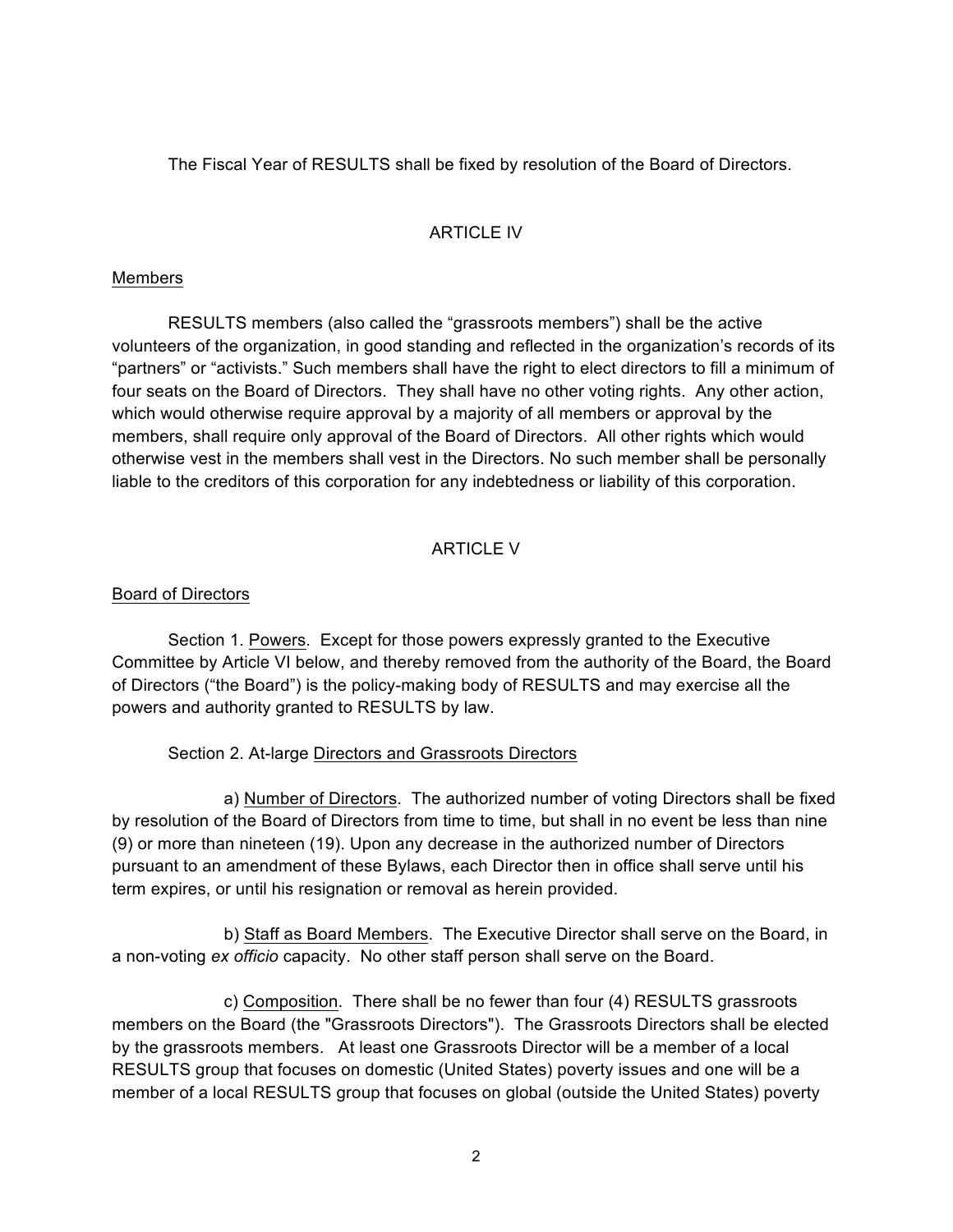issues. In any situation in which the outcome would mean a contravention of this balance, the person with the highest number of votes that preserves this balance shall win the election. Additionally, the nomination process will be constructed to assure this balance will be maintained. The remainder of the Board may, but are not required to be, active members. They shall be elected as set forth below and shall be referred to as "At-Large Directors."

Section 3. Nomination & Election of At-Large & Grassroots Directors.

a) Nomination and Election of At-Large Directors. A nominations committee shall select candidates for At-Large Director positions on the Board. The Nominations Committee will be appointed by the Board and may consist of members of the Board, grassroots members, and friends of RESULTS. If so designated by the Board, the Executive Committee may serve as the Nominations Committee. Candidates for at-large positions shall be elected by a majority vote of the Board at a meeting with at least a quorum present. b) Nominations and Election of Grassroots Directors. Grassroots Directors shall be nominated by at least one grassroots member and elected by e-mail, fax or mail vote of the grassroots members each year, with terms to begin immediately. Any additional requirements for the nominations and elections process shall be set through Board policy.

Section 4. Terms of Office. At-Large Directors may serve an unlimited number of three year terms provided they are re-nominated and re-elected by a majority of Directors at a meeting with at least a quorum present. Grassroots Directors shall serve a three-year term, but may serve one additional three-year term, if re-elected by the grassroots volunteers. Notwithstanding the foregoing, Terms of Grassroots Directors begin upon election.

Section 5. Removal of Directors. An At-Large or Grassroots Director may be removed with or without cause by a two-thirds vote of the Board at a meeting with at least a quorum present.

Section 6. Founder. The Founder of RESULTS shall hold a voting position on the Board of Directors with no term limits. The Founder may be elected to serve as an officer of RESULTS or as an At-Large member of the Executive Committee subject to the term limitations of all At-Large Directors.

Section 7. Vacancies. Vacancies in the Board or Executive Committee, whether they are At-Large or Grassroots Directors may be filled for the unexpired portion of the term by majority vote of the Board at a meeting with at least a quorum present.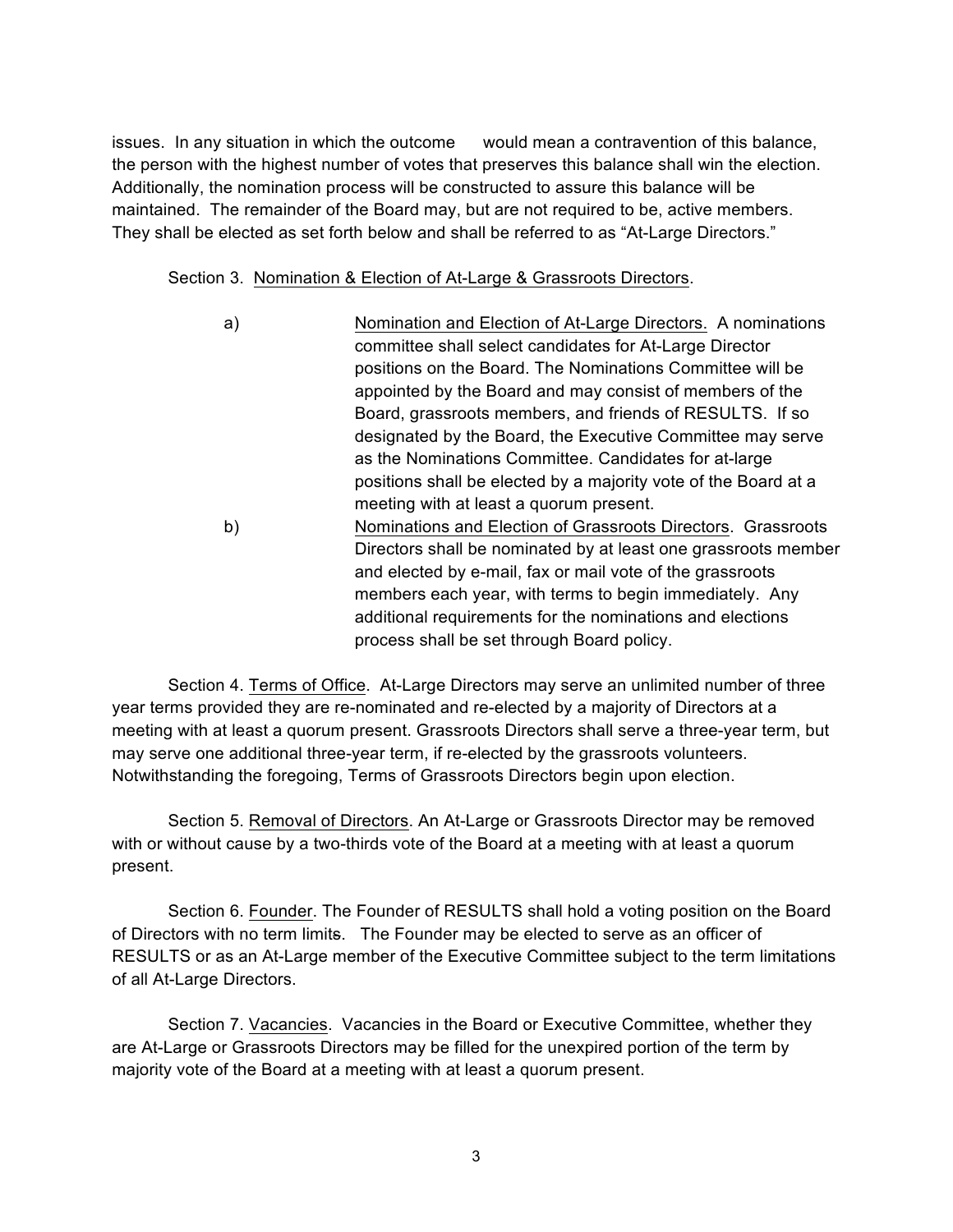A vacancy or vacancies in the Board shall be deemed to exist in case of the death, resignation or removal of any Director, or if the authorized number of Directors is increased.

Any Director may resign effective upon giving written notice to the Chair or Executive Director unless the notice specifies a later time for the effectiveness of such resignation. If the resignation is effective at a future time, a successor may be selected before such time, to take office when the resignation becomes effective.

No reduction of the authorized number of Directors shall have the effect of removing any Director prior to the expiration of the Director's term of office.

Section 8. Place of Meeting. Meetings of the Board shall be held at any place within or without the District of Columbia as designated from time to time by the Board. In the absence of such designation, regular meetings shall be held at the principal office of RESULTS.

Section 9. Telephone Meetings. Any one or more directors may participate in a meeting of the Board of Directors by means of a telephone conference call or similar telecommunications device, which allows all persons participating in the meeting to hear all the others. Participation by telephone shall be equivalent to presence in person at the meeting for purposes of determining if a quorum is present.

Section 10. Board Meeting. The Board shall hold two face-to-face meetings annually. Meetings of the Board shall be held with notice on a date and at a time designated by the Board.

Section 11. Special Meetings. Special meetings of the Board for any purpose may be called at any time by the Chair, the Secretary or any one Director. Special meetings of the Board shall be held with at least ten (10) days' notice given personally or by telephone, e-mail, telegraph, telex or other similar means of communication. Any such notice shall be addressed or delivered to each Director at such Director's address as it is shown upon the records of RESULTS or as may have been given to RESULTS by the Director for the purpose of notice.

Section 12. Notice of Meetings. Notice of meetings may be made by mail, email, telephone, or orally. Notice shall be deemed to have been given at the time it is communicated. If notice is made by e-mail, notice shall be deemed to have been given it enters an information processing system that the recipient has designated for the purposes of receiving electronic records. The notice shall state the time and location of the meeting.

Section 13. Quorum. A majority of the sitting Directors constitutes a quorum of the Board for the transaction of business, except to adjourn or fill vacant Director positions as provided in this Article. Every act or decision made by a majority of the Directors present at a meeting duly held at which a quorum is present shall be regarded as the act of the Board, unless a greater number is required by law, by the Articles, or by these Bylaws, except as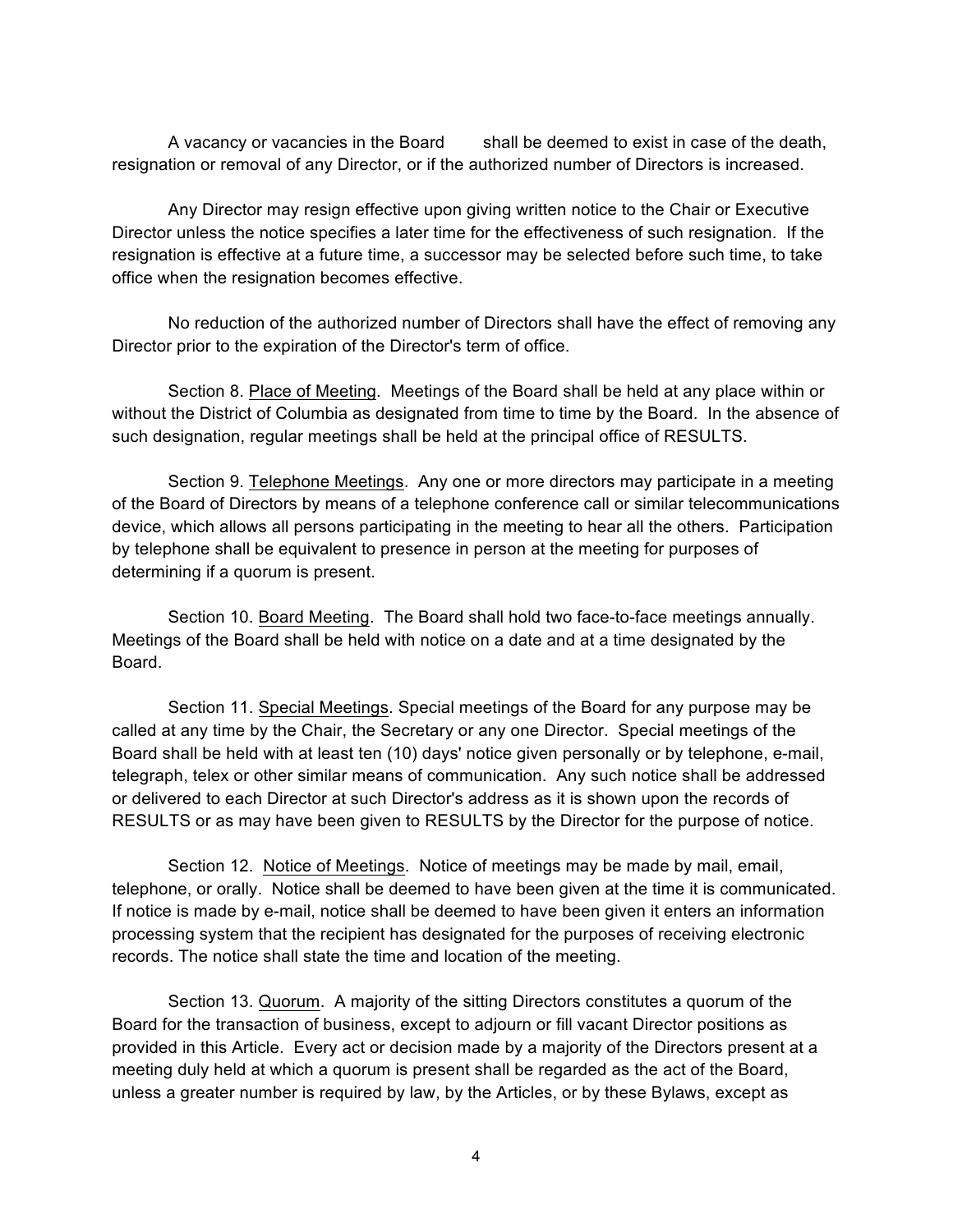provided in the next sentences. A meeting at which a quorum is initially present may continue to transact business notwithstanding the withdrawal of Directors.

Section 14. Waiver of Notice. Notice of a meeting need not be given to any Director who signs a waiver of notice or written consent to holding the meeting or an approval of the minutes thereof, whether before or after the meeting, or who attends the meeting without protesting, prior thereto or at its commencement, the lack of notice to such Director. All such waivers, consents and approvals shall be filed with the corporate records or made a part of the minutes of the meetings. The waiver of notice or consent need not specify the purpose of the meeting.

Section 15. Adjournment. A majority of the Directors in attendance, whether or not a quorum is present, may adjourn any Director's meeting to another time and/or place so that a quorum may be achieved. If the meeting is adjourned for more than twenty-four hours (24) hours, notice of the time and place for reconvening an adjourned meeting shall be given within reasonable time to the Directors, whether they had been present or absent at the time of adjournment.

Section 16. Action Without Meeting. Any action required or permitted to be taken by the Board may be taken without a meeting if all members of the Board shall individually consent in writing to taking such action without a meeting current to the action itself. Such consent or consents shall have the same effect as a unanimous vote of the Board and shall be filed with the minutes of the proceedings of the board.

Section 17. Audit Committee. The Board shall establish an Audit Committee as a standing committee of the Board,

Section 18. Fees and Compensation. Directors and members of committees shall receive no compensation for their services, but may be reimbursed travel, mileage, accommodations, and meal costs, and other appropriate expenses for attending Board meetings.

#### ARTICLE VI

#### Executive Committee.

Section 1. Powers. The Executive Committee shall ensure appropriate governance of the organization, set overall direction of the organization, and serve as the authority to whom the Executive Director reports. The Executive Committee shall establish and set the membership of advisory committees except as provided in Article V, Section 17. The Executive Committee shall approve the budget of the organization, review the financial statements at least quarterly, review specific aspects of the finances of the organization periodically as needed, and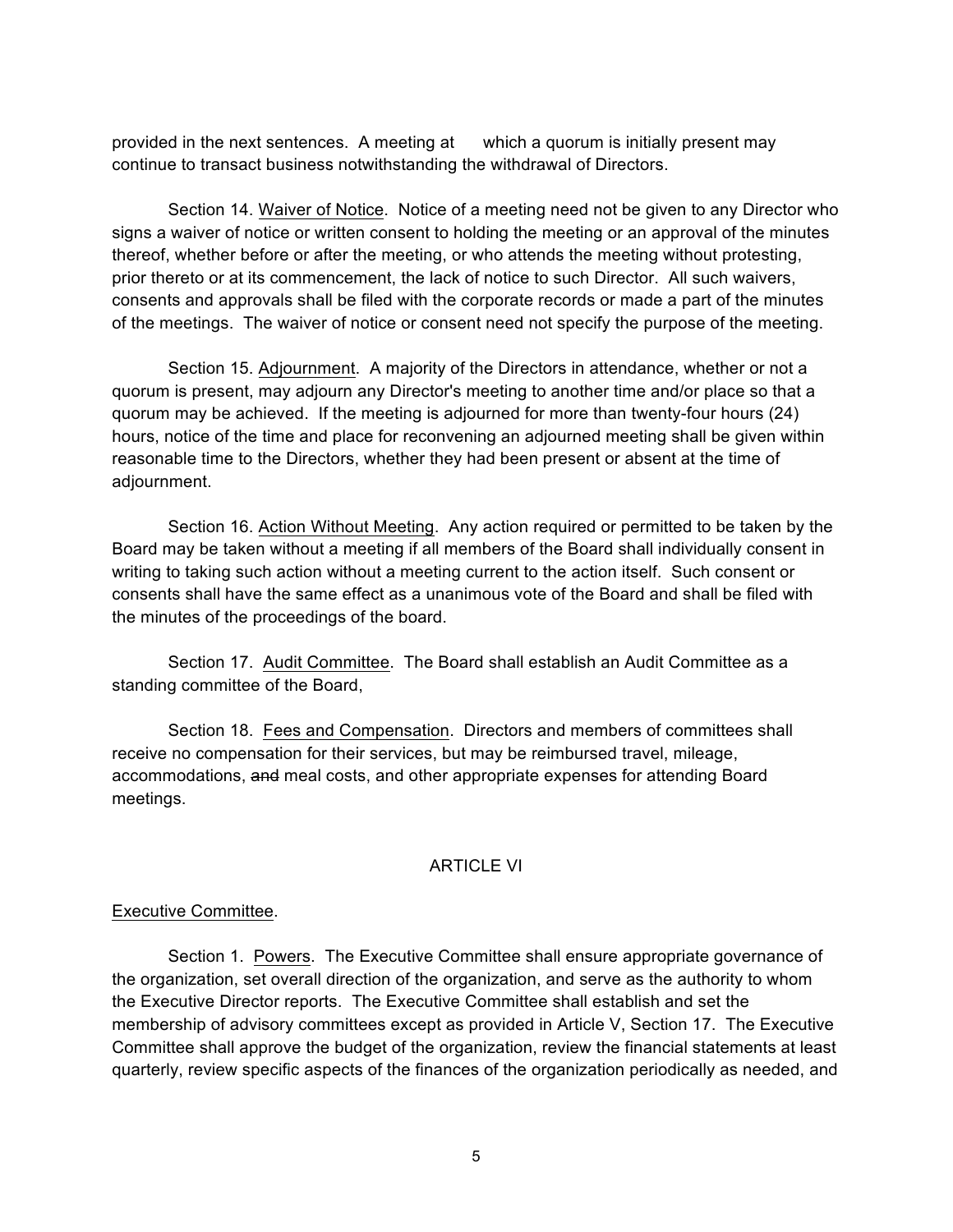generally have responsibility for organizational finances. The Executive Committee shall approve annually the advocacy campaigns to be undertaken by the organization.

Section 2. Compositions and Terms. The Executive Committee shall be composed of no fewer than seven (7) and no greater than nine (9) voting members of the Board of Directors, including four (4) Grassroots Directors, the Chairperson, the Secretary, the Treasurer, any additional officers as allowed under Article V, Section 1, and one or more At-Large Directors. The Executive Director shall serve on the Executive Committee *ex officio*, without vote. Officers are elected for three-year terms, unless filling a vacancy or unless the officer's board term expires before the end of the officer term. Terms of Grassroots Directors are three years. Grassroots Directors may serve a second three-year term, if elected. At-Large Directors shall serve no more than three consecutive three-year terms as Executive Committee members after which they may serve the organization in another capacity including remaining a member of the full Board, if re-nominated and re-elected, or serving on a Board committee.

Section 3. Nomination. The Nominations Committee shall select candidates for at-large positions on the Executive Committee. Candidates shall be approved by either majority vote of the Board at a meeting with at least a quorum present or by a two-thirds (2/3) vote of the Executive Committee.

Section 4. Vacancies. Vacancies in the Executive Committee, whether they are At-Large or Grassroots Directors, shall be elected by a two-thirds (2/3) vote of the then-remaining members of the Executive Committee. Each Director so selected shall hold office until the expiration of the term of the replaced Director.

Section 5. Executive Committee Quorum. Two-thirds of the sitting Executive Committee constitutes a quorum for the transaction of business, except to adjourn. Every act or decision made by a majority of the Directors present at an Executive Committee meeting duly held at which a quorum is present shall be regarded as the act of the Committee, unless a greater number is required by law, by the Articles, or by these Bylaws, except as provided in the next sentences. A meeting at which a quorum is initially present may continue to transact business notwithstanding the withdrawal of committee members as long as any decision(s) made at that time is subsequently ratified by committee action at a meeting in which a quorum of the committee is participating.

Section 6. Meetings. At least four meetings of the Executive Committee shall be held throughout the year, The Executive Committee will normally have two face-to-face meetings a year.

Section 7. Telephone Meetings. Any member of the Executive Committee may participate in a meeting of the Executive Committee by means of a telephone conference call or similar telecommunications device, which allows all persons participating in the meeting to hear each other. Participation by telephone shall be equivalent to presence in person at the meeting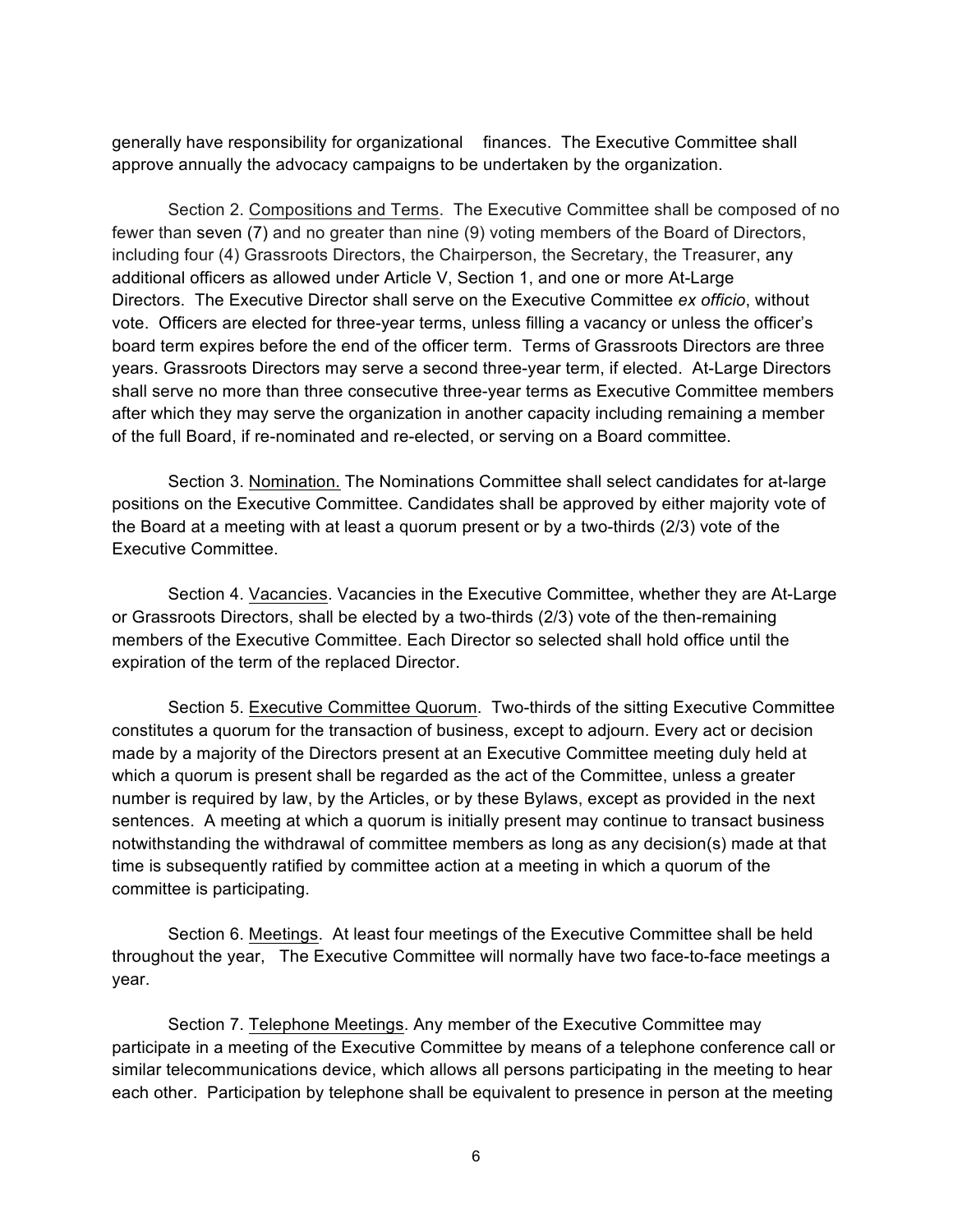for purposes of determining if a quorum is present. Meetings shall be held with notice on such dates and at such times as may be fixed by the Executive Committee.

### **ARTICLE VII**

#### Advisory Members

The Board of Directors may elect persons from among those who have distinguished themselves in service to the cause of ending hunger or poverty for designation as advisory members to the Board. The Board may also establish a standing or special committee to select and recruit such advisory members. Persons designated as advisory members may attend meetings of and strategize with the Board of Directors and may be designated by the Executive Committee to serve as non-voting members of standing committees, other than the Executive Committee. However, such persons shall not otherwise have any of the rights, privileges or powers of members of the Board as set forth in the Articles of Incorporation, these Bylaws, or law.

#### **ARTICLE VIII**

#### **Officers**

Section 1. Officers. The officers of RESULTS shall be members of the board and shall be a Chairperson, a Treasurer, and a Secretary. RESULTS may also have, at the discretion of the Board, one or more Vice Chairpersons, one or more Assistant Secretaries, one or more Assistant Treasurers. Any number of offices may be held by the same person, except as provided in the Articles of Incorporation or in these Bylaws and except that neither the Secretary nor the Treasurer may serve concurrently as the Board Chairperson.

Section 2. Election and Terms. The officers of RESULTS, except such officers who fill vacancies as may be elected or appointed in accordance with the provisions of this Article, shall be chosen by a majority vote at a meeting with at least a quorum present for three-year terms and serve at the pleasure of the Board, and shall hold their respective offices for the length of their term or until their re-election, resignation, removal or other disqualification from service, or until their respective successors shall have been duly elected and qualified.

Section 3. Removal and Resignation. Any officer may be removed from office by the affirmative two-thirds vote of the Board with at least a quorum present at any regular or special meeting called for that purpose, for nonfeasance, malfeasance or misfeasance, for conduct detrimental to the interests of RESULTS, for lack of sympathy with its objectives, or for refusal to render reasonable assistance in carrying out its purposes. Any officer proposed to be removed shall be entitled to at least five (5) days' notice in writing by mail or email of the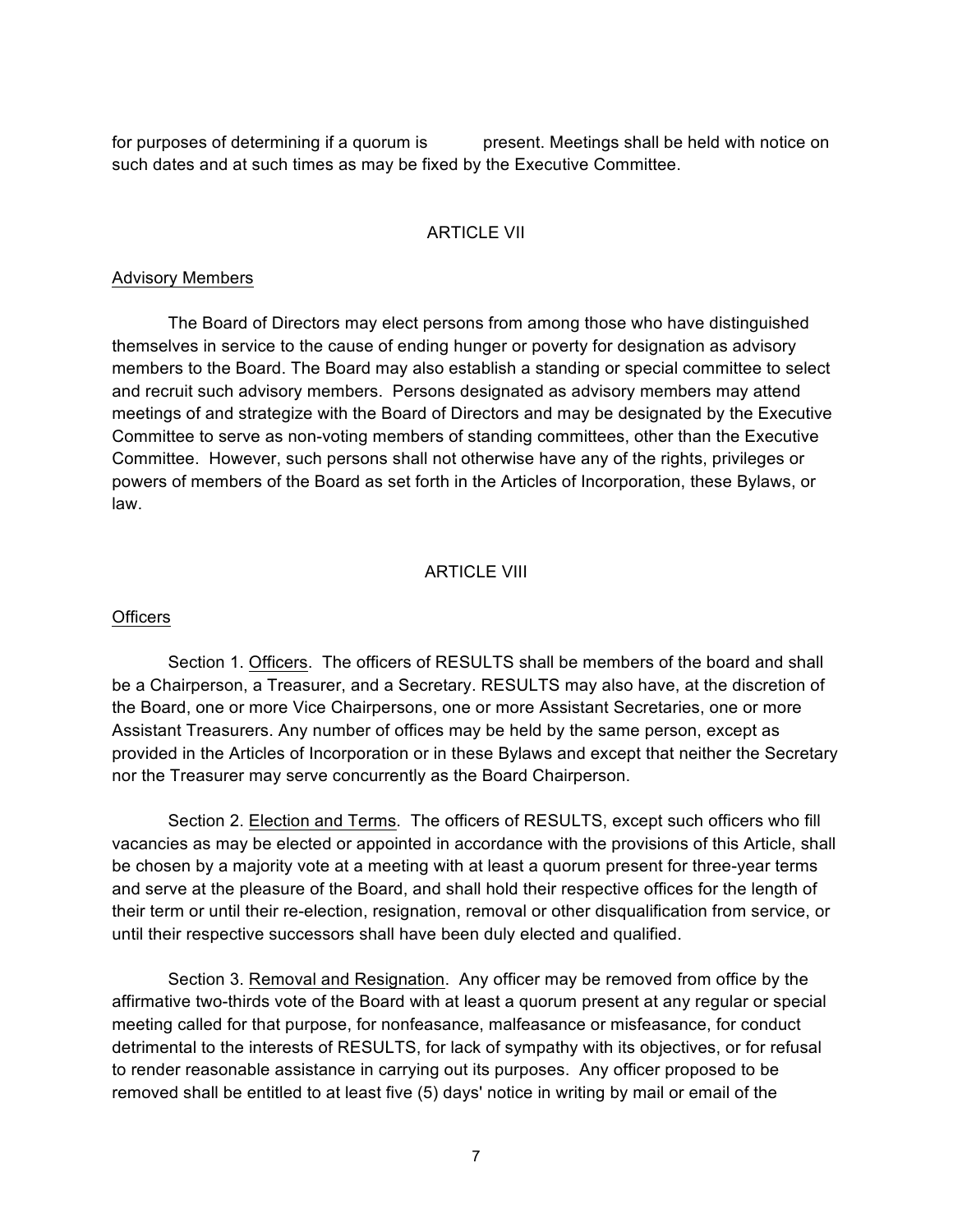meeting of the Board at which such removal is to be voted upon and shall be entitled to appear before and be heard by the Board at such meeting.

Any officer may resign at any time by giving written notice to RESULTS, Any such resignation shall take effect at the date of the receipt of such notice or any later time specified therein and, unless otherwise specified therein, the acceptance of such resignation shall not be necessary to make it effective.

Section 4. Vacancies. In case an office becomes vacant because of sickness, death, resignation, removal, disqualification or any other cause, a majority vote of the Directors at a meeting with a quorum present may elect an officer to fill such vacancy, and the officer so elected shall hold office until his resignation, removal or other disqualification from service, or until his successor shall have been duly elected and qualified.

Section 5. Chairperson of the Board. The Board shall elect a Chairperson from among their number. The Chairperson will be someone who has been closely involved with the organization for at least two years prior to becoming Chairperson of the Board. The Chairperson of the Board shall, if present, preside at all meetings of the Board and exercise and perform such other powers and duties as may be from time to time assigned by the Board. The Chairperson shall serve as President for all purposes for which the Corporation is required to have a President.

Section 6. Secretary. The Secretary shall keep or cause to be kept, at the principal office or such other place as the Board may order, a book of minutes of all meetings of the Board and its committees, with the time and place of holding, whether regular or special, and if special, how authorized, and notice thereof given, the names of those present at the Board and committee meetings, and the proceedings thereof. The Secretary shall keep, or cause to be kept, at the principal office in the District of Columbia the original or a copy of RESULTS' Articles of Incorporation and Bylaws, as amended to date.

The Secretary shall update or cause to be updated the Bylaws with any changes voted by the Board and shall provide a revised updated copy to each member of the Board no later than the next regular meeting of the Board. The Secretary shall maintain records as required by District of Columbia Code.

The Secretary shall give, or cause to be given, notice of all meetings of the Board and any committees thereof required by these Bylaws or by law. The Secretary shall take or cause to be taken the minutes of all meetings, and shall have such other powers and perform such other duties as may be prescribed by the Board.

Section 7. Treasurer. The Treasurer of RESULTS shall keep and maintain, or cause to be kept and maintained, adequate and correct accounts of the properties and business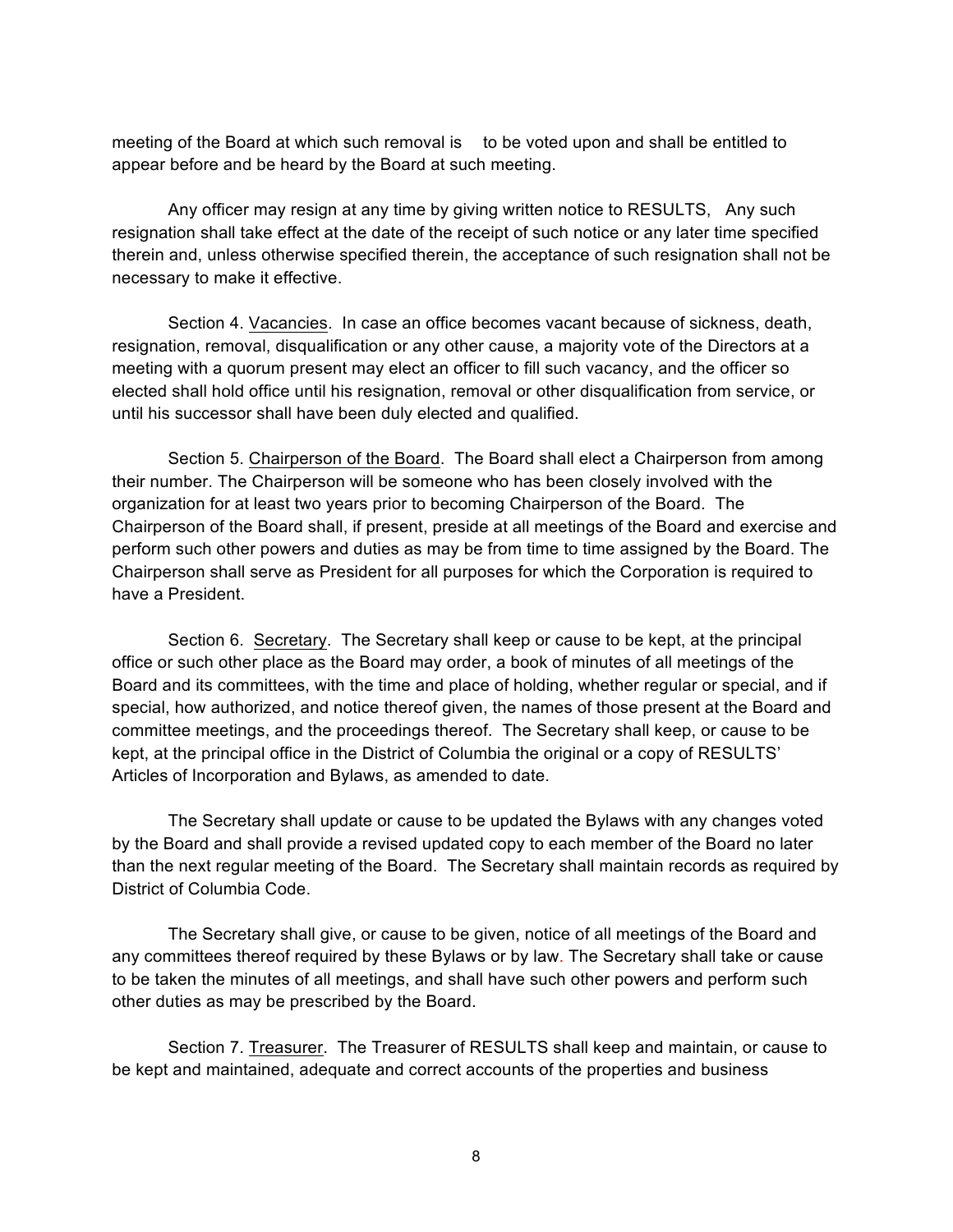transactions of RESULTS. The books of account shall be available at reasonable times and with reasonable notice for inspection by any Director.

In the case of death, resignation or removal of the Treasurer, all books, papers, vouchers, money and other property of every kind in his possession or under his control, shall be immediately returned to RESULTS. If required by the Board of Directors, the Treasurer shall give RESULTS a bond in the amount and with the surety and sureties specified by the Board for faithful performance of the duties of his office and for restoration to of all its books, papers, vouchers, money and other property of every kind in his possession or under his control on his death, resignation, retirement, or removal from office.

Section 8. Fees and Compensation. Officers shall receive no compensation for their services related to their Board membership, but may be reimbursed travel, mileage, accommodations and meal costs for attending Board meetings.

### ARTICLE IX

#### Executive Director

Section 1. Hire and Fire. The Board of Directors shall hire, upon recommendation of the Executive Committee, an Executive Director to manage the organization. The Executive Committee shall supervise and evaluate the Executive Director. The Executive Committee may suspend the Executive Director with or with out cause at any time by a two-thirds vote with at least a quorum present. The Board of Directors may fire with or without cause the Executive Director by a two-thirds vote with at least a quorum present. If circumstances allow, this action should ordinarily follow a recommendation of the Executive Committee.

 Section 2. Power and Duties. The Executive Director shall serve as an *ex-officio* member of the Board of Directors and the Executive Committee of RESULTS, Inc. without voting power. The Executive Director shall serve as the Chief Executive Officer of RESULTS and, as such, shall hire, supervise, and fire all senior staff, supervisors, and project managers of RESULTS who, in turn, will hire, supervise, and fire all other staff persons with the approval of the Executive Director. The Executive Director, in cooperation with the Treasurer, shall be responsible for the finances of RESULTS to include ensuring that corporate assets are safeguarded, that internal controls are in place, that financial risks are managed, and that there is full compliance with financial regulations, donor and grant requirements, and tax laws. The Executive Director shall report, or cause to be reported, information about the financial condition of RESULTS at each regular meeting of the Board. The Executive Director shall keep the Board informed about program operations, as appropriate. Also, the Executive Director, in consultation with staff, volunteers, and other advisors, shall develop policy and structural change recommendations for the Board.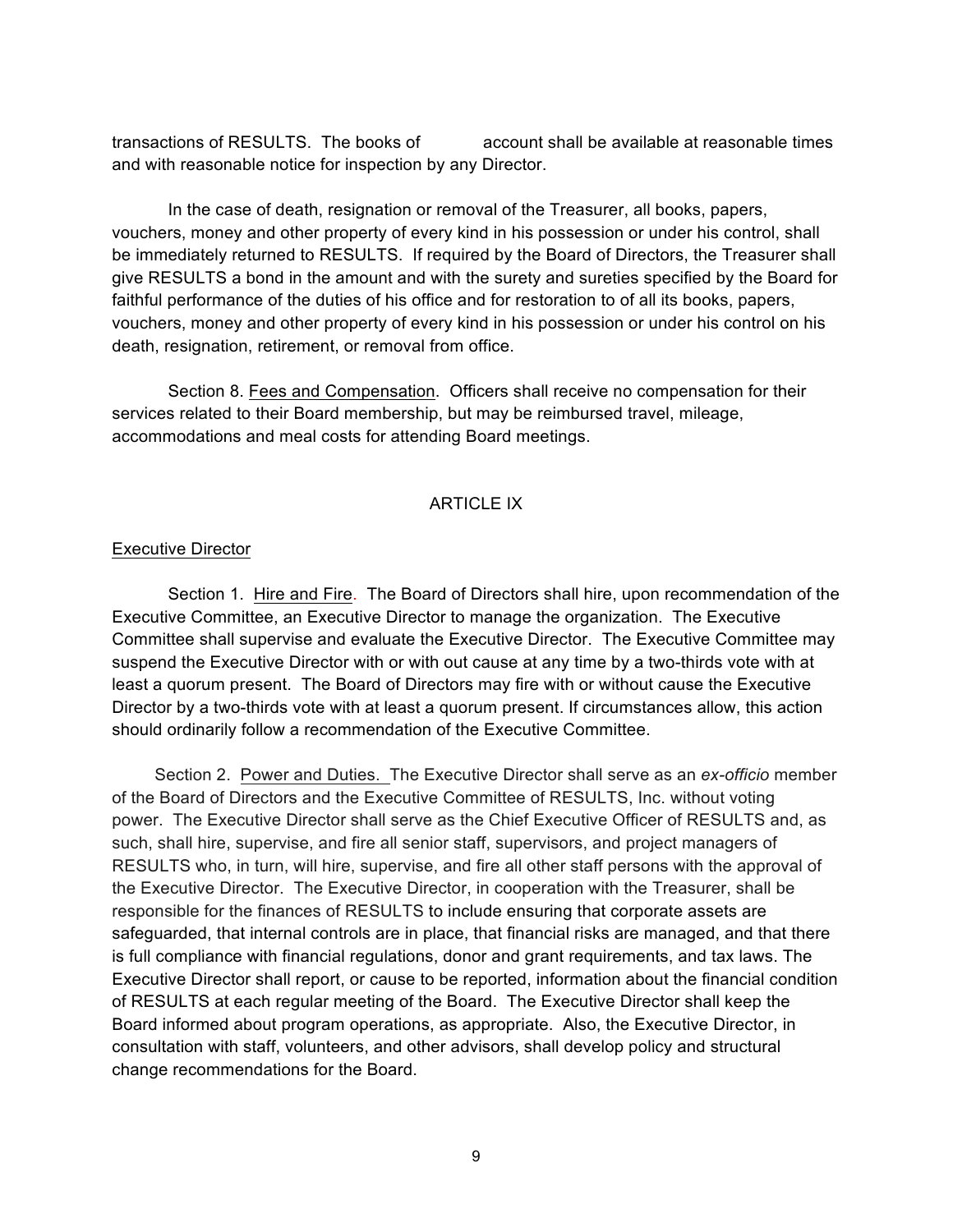Section 3. Relationship to Executive Committee. The Executive Director shall inform and seek the guidance of the Executive Committee prior to making any major commitment on behalf of the organization that has the potential to change or expand the mission of the organization such as to an alliance or foundation.

### ARTICLE X

### Indemnification

 Section 1. Indemnification. Any person who was or is a director or officer of RESULTS or who, while a director or officer of RESULTS, is or was serving at the RESULTS request as a director, officer, partner, trustee, employee, or agent of another entity, shall be indemnified by RESULTS against all liabilities and expenses reasonably incurred by him or her arising out of or in connection with any threatened, pending, or completed civil action, arbitration, mediation, administrative proceeding, criminal prosecution, and investigatory action pursuant to D.C. Code Title 29, Chapter 4, Subchapter VI, Part E.

 Section 2. Contractual Rights of other persons. Nothing contained in this Article VII shall affect any right to indemnification to which persons other than directors and officers of RESULTS, or any subsidiary hereof, may be entitled by contract or otherwise.

> Section 3. Insurance. The board of directors may adopt a resolution authorizing the purchase and maintenance of insurance on behalf of any agent of RESULTS against any liability asserted against or incurred by the agent in such capacity or arising out of the agent's status as such, whether or not RESULTS would have the power to indemnify the agent against that liability under the provisions of this Article X; provided, however, that RESULTS shall not have the power to purchase and maintain such insurance to indemnify any agent of RESULTS where such indemnification would be prohibited by law. RESULTS shall at all times maintain insurance coverage in form and amount sufficient to meet the triggering requirements of D.C. Code whether or not ted civil action, arbrevised.

### ARTICLE XI

# Other Legal Provisions

Section 1. Endorsement of Documents and Contracts. Subject to the provisions of applicable law, any note, mortgage, evidence of indebtedness, contract, conveyance or other instrument in writing and any assignment or endorsement thereof executed or entered into between RESULTS and any other person, when signed by the Chair of the Board or any two other officers of RESULTS shall be valid and binding on RESULTS in the absence of actual